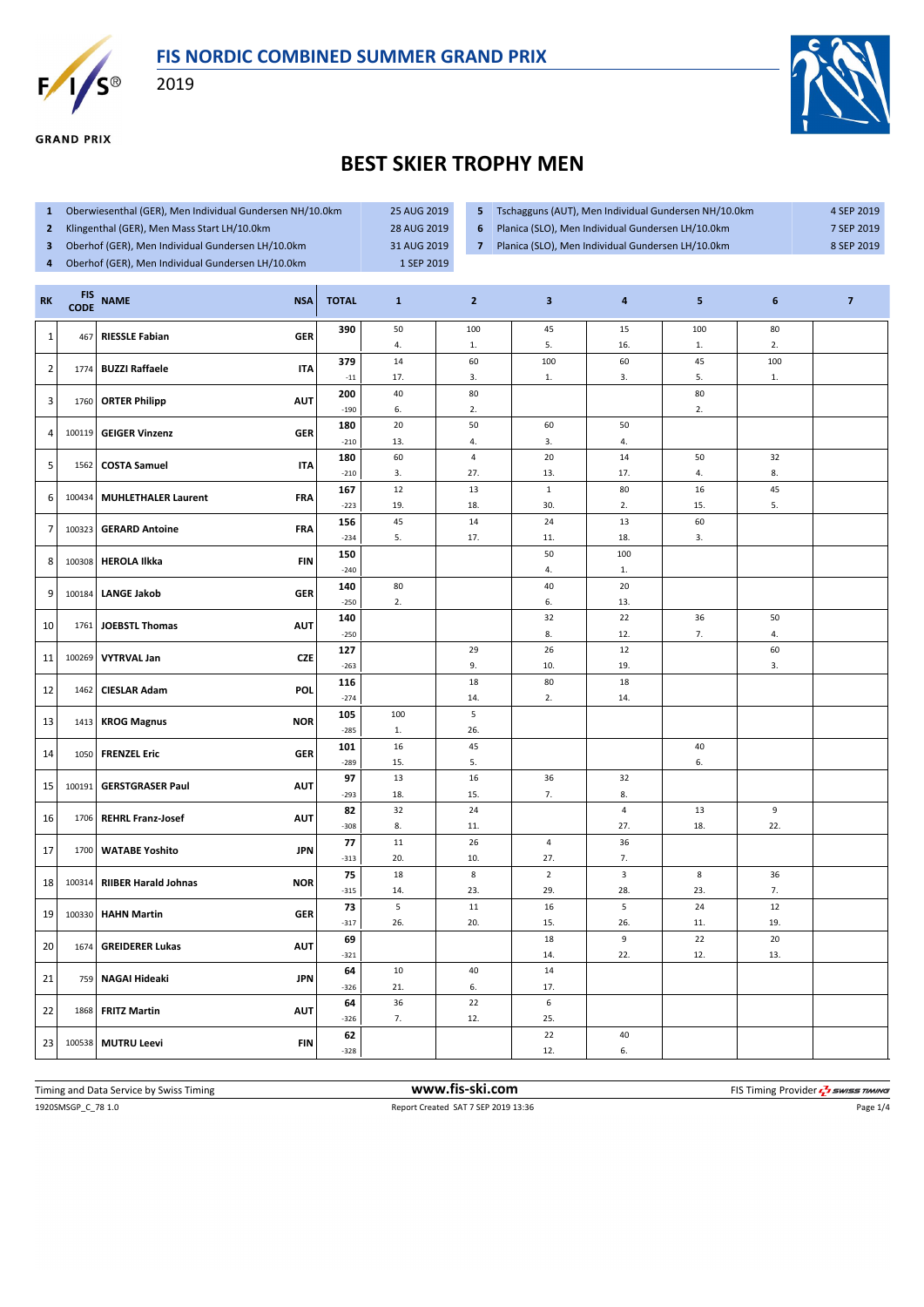



2019



**GRAND PRIX** 

## **BEST SKIER TROPHY MEN**

| <b>RK</b> | <b>FIS</b><br><b>CODE</b> | <b>NAME</b><br><b>NSA</b>                 | <b>TOTAL</b> | $\mathbf{1}$          | $\overline{2}$     | $\overline{\mathbf{3}}$ | $\overline{\mathbf{4}}$ | 5         | 6         | $\overline{\mathbf{z}}$ |
|-----------|---------------------------|-------------------------------------------|--------------|-----------------------|--------------------|-------------------------|-------------------------|-----------|-----------|-------------------------|
| 24        | 100965                    | <b>LAMPARTER Johannes</b><br><b>AUT</b>   | 58<br>$-332$ | 22<br>12.             | 36<br>7.           |                         |                         |           |           |                         |
|           |                           |                                           | 58           | 24                    | 32                 |                         | $\overline{2}$          |           |           |                         |
| 25        | 1136                      | <b>WATABE Akito</b><br><b>JPN</b>         | $-332$       | 11.                   | 8.                 |                         | 29.                     |           |           |                         |
| 26        | 100526                    | <b>MAEKIAHO Arttu</b><br><b>FIN</b>       | 56           |                       |                    | 11                      | 45                      |           |           |                         |
|           |                           |                                           | $-334$<br>52 |                       | 10                 | 20.                     | 5.<br>26                |           | 16        |                         |
| 27        |                           | POL<br>100179 KUPCZAK Szczepan            | $-338$       |                       | 21.                |                         | 10.                     |           | 15.       |                         |
| 28        | 1029                      | <b>PITTIN Alessandro</b><br><b>ITA</b>    | 44           | 15                    |                    |                         |                         | 29        |           |                         |
|           |                           |                                           | $-346$       | 16.                   |                    |                         |                         | 9.        |           |                         |
| 29        |                           | 100357 SCHMID Julian<br><b>GER</b>        | 43<br>$-347$ |                       | 6<br>25.           |                         |                         | 26<br>10. | 11<br>20. |                         |
|           |                           | <b>NOR</b>                                | 42           |                       | 9                  | 9                       | 24                      |           |           |                         |
| 30        | 100480                    | <b>SKOGLUND Aleksander</b>                | $-348$       |                       | 22.                | 22.                     | 11.                     |           |           |                         |
| 31        |                           | 592 KLAPFER Lukas<br><b>AUT</b>           | 41<br>$-349$ | 29<br>9.              |                    | 12<br>19.               |                         |           |           |                         |
|           |                           |                                           | 41           | 26                    |                    |                         |                         |           | 15        |                         |
| 32        | 100395                    | <b>VRHOVNIK Vid</b><br><b>SLO</b>         | $-349$       | 10.                   |                    |                         |                         |           | 16.       |                         |
| 33        | 252                       | <b>GRUBER Bernhard</b><br><b>AUT</b>      | 40           |                       |                    |                         |                         |           | 40        |                         |
|           |                           |                                           | $-350$       |                       |                    |                         |                         |           | 6.        |                         |
| 34        | 100017                    | <b>YAHIN Ernest</b><br><b>RUS</b>         | 37<br>$-353$ | 9<br>22.              |                    |                         |                         | 20<br>13. | 8<br>23.  |                         |
| 35        | 100666                    | <b>AUT</b><br><b>RETTENEGGER Stefan</b>   | 32           |                       |                    |                         |                         | 32        |           |                         |
|           |                           |                                           | $-358$       |                       |                    |                         |                         | 8.        |           |                         |
| 36        |                           | 100495 KARHUMAA Wille<br>FIN              | 29<br>$-361$ |                       |                    |                         | 29<br>9.                |           |           |                         |
|           |                           |                                           | 29           |                       |                    |                         |                         |           | 29        |                         |
| 37        |                           | 100167 ILVES Kristjan<br>EST              | $-361$       |                       |                    |                         |                         |           | 9.        |                         |
| 37        |                           | 100588 REPONEN Perttu<br>FIN              | 29           |                       |                    | 29                      |                         |           |           |                         |
|           |                           |                                           | $-361$       |                       |                    | 9.<br>13                | 16                      |           |           |                         |
| 39        |                           | 100439 HIRVONEN Eero<br><b>FIN</b>        | 29<br>$-361$ |                       |                    | 18.                     | 15.                     |           |           |                         |
| 40        | 100547                    | YAMAMOTO Ryota<br>JPN                     | 27           |                       | 20                 | $\overline{7}$          |                         |           |           |                         |
|           |                           |                                           | $-363$       |                       | 13.                | 24.                     |                         |           |           |                         |
| 41        | 100636                    | <b>AUT</b><br><b>RAINER Marc Luis</b>     | 27<br>$-363$ | $\overline{7}$<br>24. | $\mathbf 1$<br>30. |                         |                         | 14<br>17. | 5<br>26.  |                         |
|           |                           |                                           | 26           |                       |                    |                         |                         |           | 26        |                         |
| 42        |                           | 1768   SHIMIZU Aguri<br>JPN               | $-364$       |                       |                    |                         |                         |           | 10.       |                         |
| 43        | 100280                    | <b>CZE</b><br><b>PORTYK Tomas</b>         | 26           |                       |                    | 15                      | 11                      |           |           |                         |
|           |                           |                                           | $-364$<br>25 |                       | 15                 | 16.<br>10               | 20.                     |           |           |                         |
| 44        |                           | 1600 FAISST Manuel<br><b>GER</b>          | $-365$       |                       | 16.                | 21.                     |                         |           |           |                         |
| 45        | 100100                    | <b>RIIBER Jarl Magnus</b><br><b>NOR</b>   | 24           |                       |                    |                         |                         |           | 24        |                         |
|           |                           |                                           | $-366$       |                       |                    |                         |                         |           | 11.       |                         |
| 46        | 100797                    | <b>NOR</b><br><b>OFTEBRO Einar Luraas</b> | 22<br>$-368$ |                       |                    |                         |                         |           | 22<br>12. |                         |
|           |                           |                                           | ${\bf 21}$   |                       |                    |                         |                         | 15        | 6         |                         |
| 47        | 1464                      | <b>ITA</b><br><b>RUNGGALDIER Lukas</b>    | $-369$       |                       |                    |                         |                         | 16.       | 25.       |                         |
| 48        |                           | <b>NOR</b><br>100566 SKOGLUND Andreas     | 20           |                       | 12                 | 8                       |                         |           |           |                         |
|           |                           |                                           | $-370$       |                       | 19.                | 23.                     |                         |           |           |                         |

1920SMSGP\_C\_78 1.0 Report Created SAT 7 SEP 2019 13:36 Page 2/4 Timing and Data Service by Swiss Timing **WWW.fis-Ski.com WWW.fis-Ski.com** FIS Timing Provider  $\frac{7}{2}$  SWISS TIMING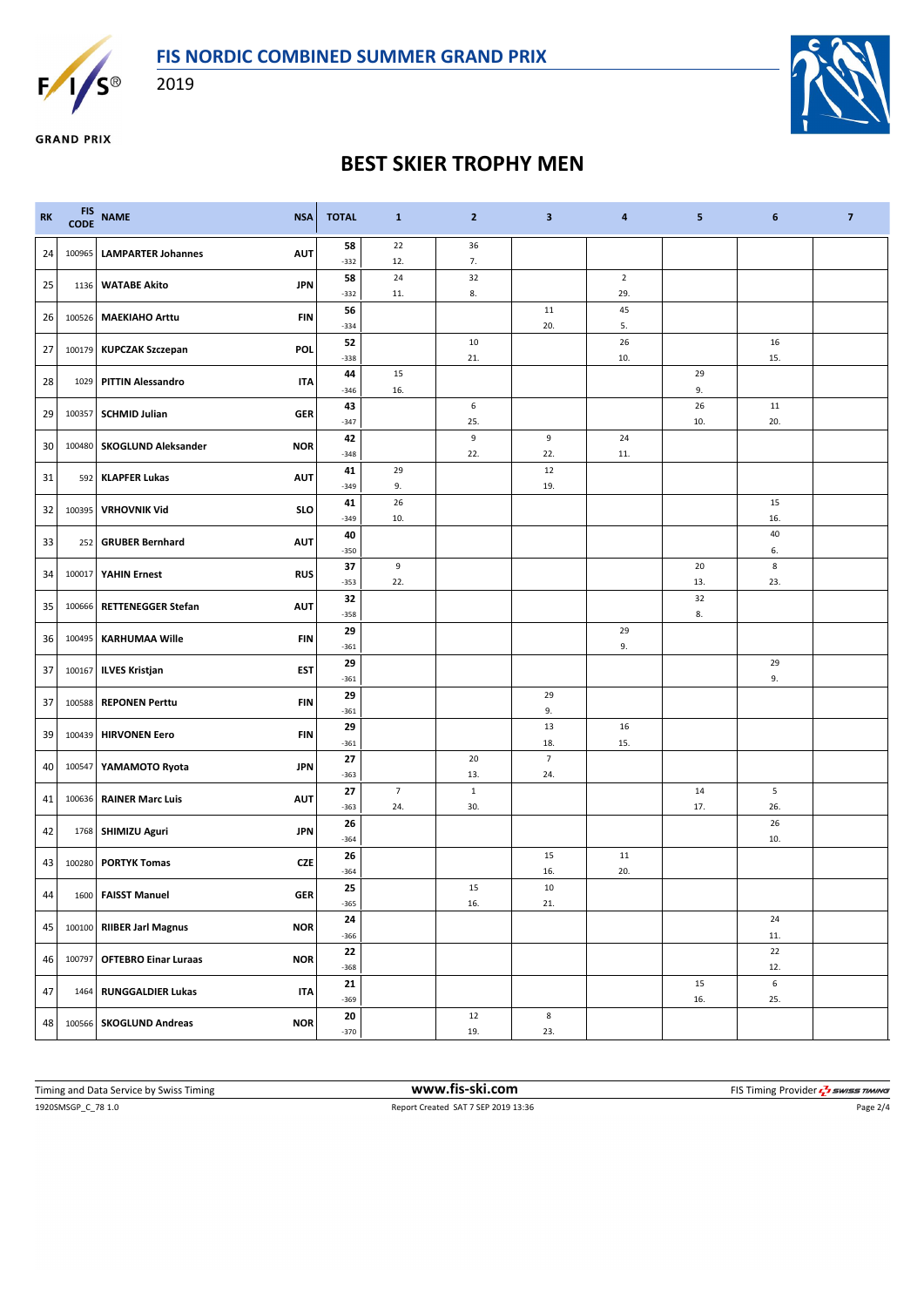

2019



**GRAND PRIX** 

## **BEST SKIER TROPHY MEN**

| <b>RK</b> | <b>FIS</b><br><b>CODE</b> | <b>NAME</b><br><b>NSA</b>                    | <b>TOTAL</b>                       | $\mathbf{1}$                   | $\overline{2}$     | 3                   | 4                  | 5                 | 6                     | $\overline{7}$ |
|-----------|---------------------------|----------------------------------------------|------------------------------------|--------------------------------|--------------------|---------------------|--------------------|-------------------|-----------------------|----------------|
| 49        | 100779                    | <b>IVANOV Vitalii</b><br><b>RUS</b>          | 18<br>$-372$                       |                                |                    |                     |                    | 18<br>14.         |                       |                |
| 50        | 100474                    | <b>OFTEBRO Jens Luraas</b><br><b>NOR</b>     | 18<br>$-372$                       |                                |                    |                     |                    |                   | 18<br>14.             |                |
| 51        | 100553                    | <b>MACH David</b><br><b>GER</b>              | 16<br>$-374$                       | $\mathbf{1}$<br>30.            |                    |                     |                    | 11<br>20.         | 4<br>27.              |                |
| 52        |                           | <b>JPN</b><br>100855   KIMURA Kodai          | 14<br>$-376$                       |                                |                    |                     |                    |                   | 14<br>17.             |                |
| 53        |                           | 100246 MRAZ Samuel<br><b>AUT</b>             | 14                                 |                                |                    |                     |                    | 12                | $\overline{2}$        |                |
| 54        |                           | 100266 DANEK Lukas<br><b>CZE</b>             | $-376$<br>13                       |                                |                    |                     |                    | 19.               | 29.<br>13             |                |
| 55        |                           | 100268 PAZOUT Ondrej<br><b>CZE</b>           | $-377$<br>13                       |                                |                    |                     | 10                 |                   | 18.<br>3              |                |
| 56        |                           | <b>RUS</b><br>100424 MASTIEV Samir           | $-377$<br>13                       |                                |                    | 5                   | 21.<br>8           |                   | 28.                   |                |
|           |                           |                                              | $-377$<br>13                       | 6                              | $\overline{7}$     | 26.                 | 23.                |                   |                       |                |
| 57        | 1821                      | <b>GER</b><br><b>WEBER Terence</b>           | $-377$                             | 25.                            | 24.                |                     |                    |                   |                       |                |
| 58        | 100460                    | <b>KOSTNER Aaron</b><br><b>ITA</b>           | 13<br>$-377$                       | $\overline{\mathbf{3}}$<br>28. |                    | $\mathbf{3}$<br>28. |                    |                   | $\overline{7}$<br>24. |                |
| 59        |                           | 100025 ANDERSEN Espen<br><b>NOR</b>          | 10<br>$-380$                       |                                |                    |                     |                    |                   | 10<br>21.             |                |
| 59        | 100625                    | <b>TYRODE Mael</b><br><b>FRA</b>             | 10<br>$-380$                       |                                |                    |                     |                    | 10<br>21.         |                       |                |
| 61        |                           | <b>FRA</b><br>100604 VAXELAIRE Lilian        | 9<br>$-381$                        |                                |                    |                     |                    | 9<br>22.          |                       |                |
| 62        | 100397                    | <b>SLO</b><br><b>JELEN Rok</b>               | 9                                  | 8                              |                    |                     |                    |                   | $\mathbf{1}$<br>30.   |                |
| 63        |                           | <b>GER</b><br>100354 HUETTEL Simon           | $-381$<br>9                        | 23.<br>$\overline{2}$          |                    |                     | $\overline{7}$     |                   |                       |                |
|           |                           |                                              | $-381$<br>$\overline{\phantom{a}}$ | 29.                            |                    |                     | 24.                | $\overline{7}$    |                       |                |
| 64        |                           | 100462 MOCZARSKI Justin<br><b>GER</b>        | $-383$                             |                                |                    |                     | 6                  | 24.               |                       |                |
| 65        |                           | 100356   THANNHEIMER Wendelin<br>GER         | 6<br>$-384$                        |                                |                    |                     | 25.                |                   |                       |                |
| 66        |                           | <b>AUT</b><br>100966 EINKEMMER Manuel        | 6<br>$-384$                        |                                |                    |                     |                    | 6<br>25.          |                       |                |
| 67        |                           | <b>KOR</b><br>100174 PARK Jeun               | 5<br>$-385$                        |                                |                    |                     |                    | $\sqrt{5}$<br>26. |                       |                |
| 68        |                           | 101121 CLARET TOURNIER Samy<br><b>FRA</b>    | 4<br>$-386$                        |                                |                    |                     |                    | 4<br>27.          |                       |                |
| 69        |                           | 100811 FLATLA Kasper Moen<br><b>NOR</b>      | 4<br>$-386$                        | 4<br>27.                       |                    |                     |                    |                   |                       |                |
| 70        |                           | 100799 NAESVOLD Leif Torbjoern<br><b>NOR</b> | 4<br>$-386$                        |                                | $\mathsf 3$<br>28. |                     | $\mathbf 1$<br>30. |                   |                       |                |
| 71        | 100637                    | <b>VALLET Edgar</b><br><b>FRA</b>            | $\mathbf{3}$                       |                                |                    |                     |                    | $\mathbf{3}$      |                       |                |
| 72        |                           | 100548 DENDA Hidefumi<br><b>JPN</b>          | $-387$<br>$\mathbf{2}$             |                                | $\overline{2}$     |                     |                    | 28.               |                       |                |
| 73        |                           | 100504 LEHNERT Luis<br><b>GER</b>            | $-388$<br>$\mathbf{2}$             |                                | 29.                |                     |                    | $\overline{2}$    |                       |                |
|           |                           |                                              | $-388$                             |                                |                    |                     |                    | 29.               |                       |                |

1920SMSGP\_C\_78 1.0 Report Created SAT 7 SEP 2019 13:36 Page 3/4 Timing and Data Service by Swiss Timing **WWW.fis-Ski.com WWW.fis-Ski.com** FIS Timing Provider *EX* SWISS Timing Provider *EX* SWISS Timing Provider *EX* SWISS Timing Provider *EX* SWISS Timing **WWW.fis-Ski.com EXCISION**